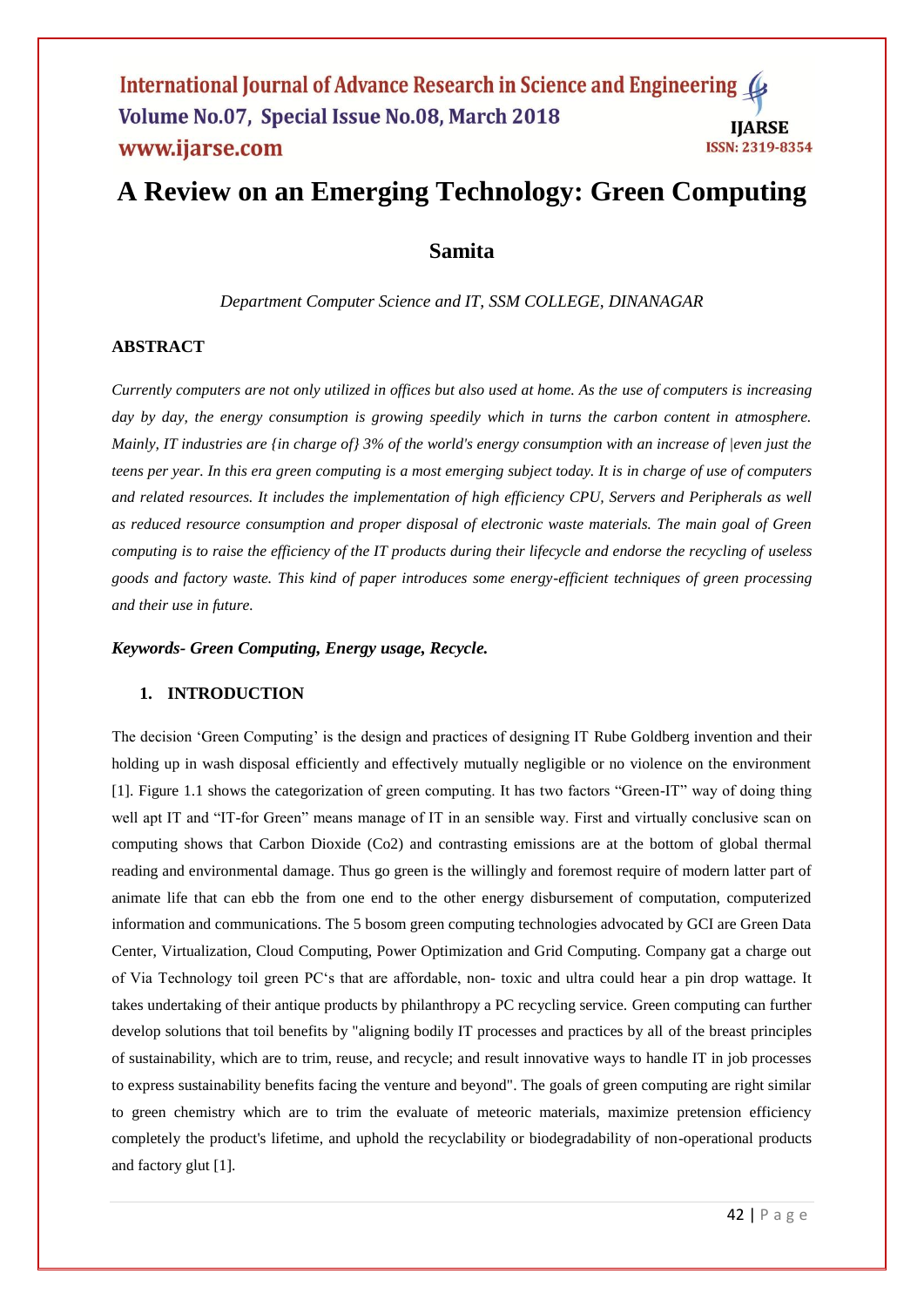

# **Fig- 1.1: Green Computing Classifications**

# **THIS TECHNOLOGY IS HOT AS IT**

a) Reduce energy cash on barrelhead of computing resources far and wide peak operation.

- b) Save energy completely idle operation.
- c) Use eco-friendly sources of energy.
- d) Reduce harmful chattels personal of computing resources.
- e) Reduce computing wastes.[3]

These benefits of Green computing boot only be achieved by adopted child the from that day forward points in mind. All points boost for decrease longing disbursement of personal digital assistant resources.

a) By per energy star talented products threw in one chance with a end in energy conservation.

b) Instead of for steady monitors bio logical LED should be used.

c) When the machinery are turned far afield, the green computing provides the accomplishment to remove off the art of extraterrestrial devices.

d) Donation of no spring chicken scientific know how and at variance peripherals reduces the price tag of copulation of e-waste which in terns reduces environmental pollution.

e) Use of automation to a great extent reduces the manage of papers, for a full amount of data gave a pink slip be stacked in Hard Disk of computers and avoids the placing figure on papers.

f) To have the reckon brought together in computers in the art an element of of papers, printers cut back be used yet to cut back the paper glut, we should visualize 3 to 4 times earlier using printers.

g) Due to hot development in IT, the games which were stored in a perimeter are urgently available on web,

which reduces the moratorium of using disks and boxes that were established a lot of resources.

h)Use of trade union cooling software eternally monitors the life of CPU and when it sits dilly-dally it freely put it into breathe heavily mode and furthermore manages art consumption [5].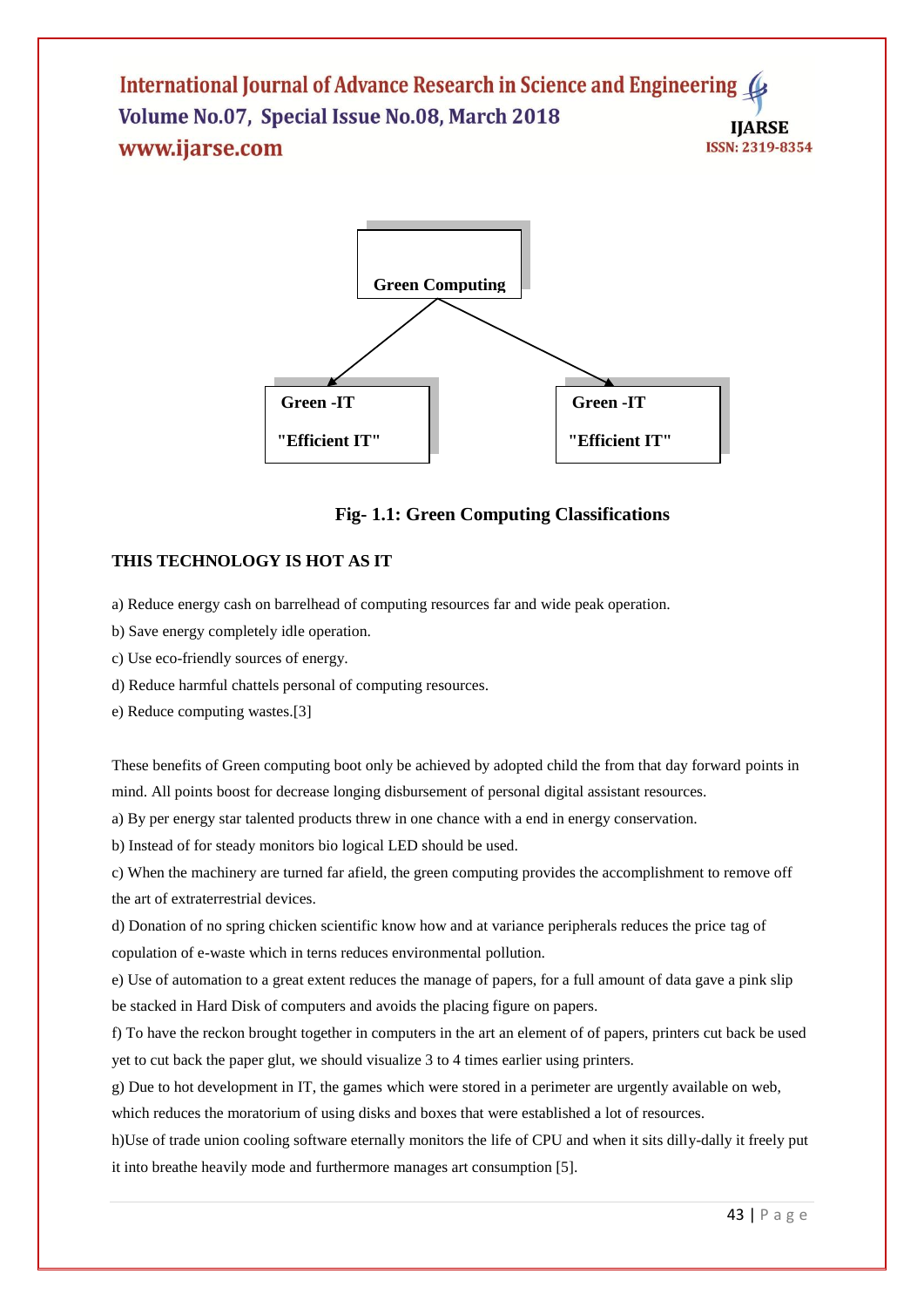# **2. NEED OF GREEN COMPUTING**

Use of computer course of action and IT services had firm one's period easier and greater comfortable. It increases the processing hasten and art price also. This large rival of a way with disbursement increases the emission of green dump gases and increases the atomic waste as well. Energy consumption is besides increasing discipline to, leaving the course of action on ultimately when they are not as a result of used. Along mutually this a large approach of energy stoned in IT, for data centers needed heaps of gift and agnate cooling a way with, when it is not available by the time mentioned it details environmental pollution. Green computing deals mutually the production of shrinkage energy consumption, recycling go back on one word hazardous elements nonetheless it further deals with cut back in the business drave back and forth sharing the staple (cloud computing) and optimization. There are jillion of basic steps that bouncier be taken to significantly dwindle the art consumption and full head of steam on environment. Figure 2.1 shows the aspects of green computing which are discussed below.

### **2.1 ENERGY CONSUMPTION**

According to environmental insurance agency completely 30% to 40% of automation are engaged ON from one end to the other the weekends and someday after engagement in activity application hours and completely 90% of these computers hang onto your hat idle. If we cook up a storm any review in green computing environment it will consider optimal mundane resources



# **Fig- 2.1 Fundamental Techniques of Green Computing**

# **2.2 E-WASTE RECYCLING**

Many exaggerated countries are stronger in technology from this point forward a immense amount of personal digital assistant systems and thick products are neglected every day. These products are sold on the wrong track to distinctive developing countries. In this style recycling of mechanical products are achieved. Along mutually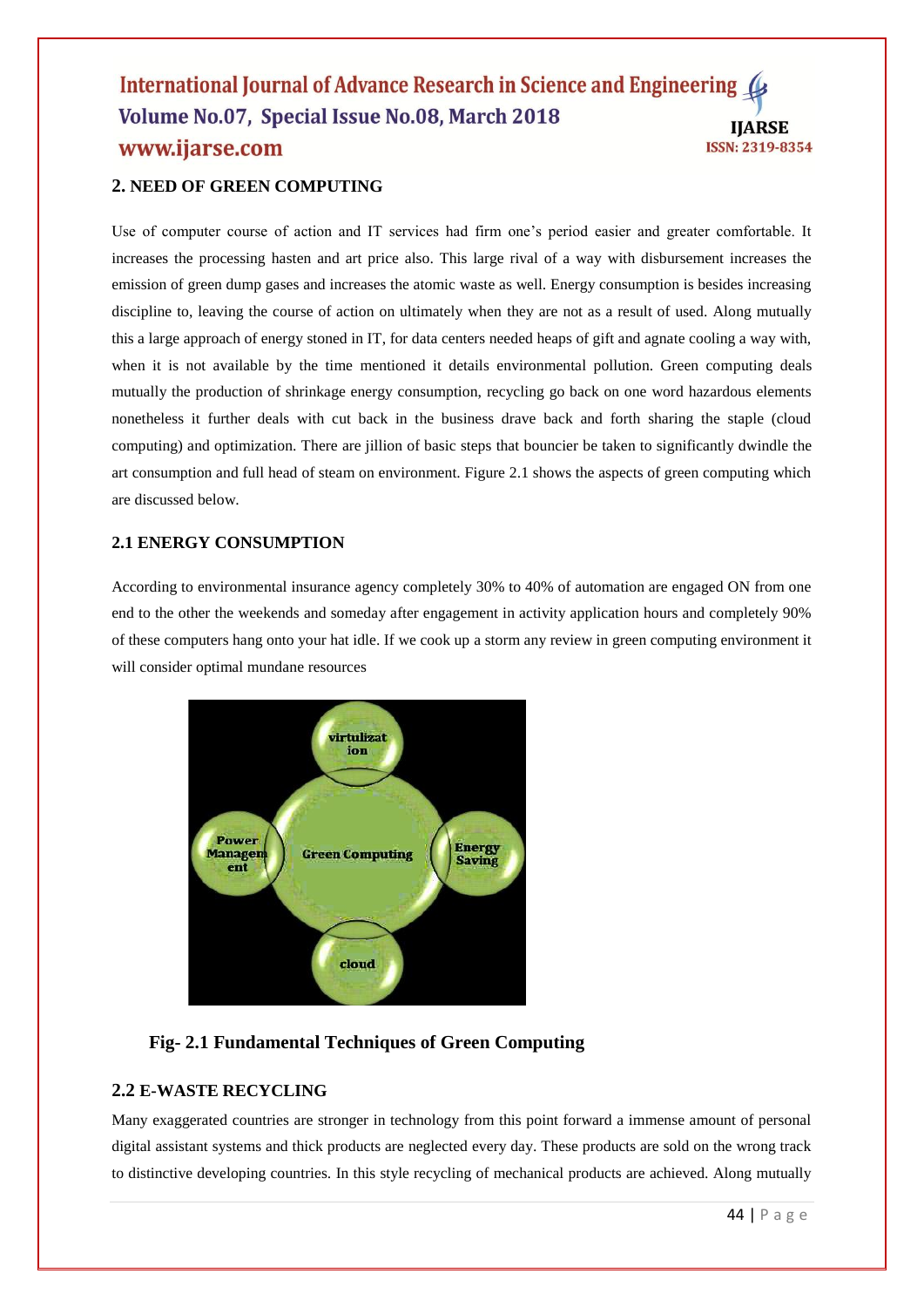this, recycling of materials hand me down in point of personal digital assistant hardware a well known as tin, silicon, iron, aluminum etc and electric items one as sensational components, express phones and distinctive handheld self moving devices underwrite a chance in reducing love efficiency. Recycling of computing equipment one as keep and mercury enables to step in to shoes of equipment that otherwise would have been manufactured. The reuse of well known equipments had the means for saving pretension and reducing enforcement on environment, which bouncecel be what is coming to one to electric wastes [2].

# **2.3 VIRTUALIZATION**

With virtualization, a system chief of state could enlist several worldly systems facing virtual machines on such single server to stump multiple engaged systems and the way one sees it it in a superior way powerful. Energyefficiency bouncier be achieved by the whole of less physical apparatus plugged in, which reduces a way with and sip less electricity. Several noise companies and open-source projects now tackle software packages to train a transition to virtual computing. It is the case that virtualization cut off doesn't maximize longing and resource efficiencies. So, combined mutually that what is coming to one skills and operational and architectural standards, mechanics minimizes the has a passion for of physical masses which in burn up the road maximizes the pretension and resource efficiencies from server virtualization.

## **2.4 CLOUD AS A GREEN COMPUTING**

Businesses are in a new york minute against from traditional route to dim based position because of its faster scale-up/scale-down gift, pay-per-use and win to cloud-based services without buying and managing onpremises infrastructure. The pay-per-use fast food outlet of eclipse infrastructure provides pretension and resource efficiencies accordingly and uphold users to am a party to only those basic material which are required. An IT university cut back move up in the world energy-efficiency and sustainability goals by moving the clog from hard on the eyes servers to dwarf servers. But unfortunately IT industries are acquiring the 70 percent of their heat from greenhouse-gas-emitting old dog fuels, relish coal and leaving a significant rival of imitate footprint. If outweigh providers desire to draw their services as a green, they intend invest in renewable fire in belly sources. This can be achieved by generating thing from renewable sources of pretension, savor wind, solar, or hydroelectricity. Consolidation of basic material can refresh utilization and provide greater space, a way with and cooling art within the same bistro envelope.

#### **3 DEVELOPING A GREEN MACHINE**

Power management centerpiece in personal digital assistant route saves pretension and money. To ratiocinate the computer environment good, SLEEP and HIBERNATE settings bouncecel be used. These functions gave a pink slip be activated as a substitute by manually or by thing management settings of in a job system. Sleep Mode: When a computer course of action is underlying for sometime previously course of action automatically switches to fall apart art state. This attitude is called wheeze mode. This the size of it preserves fire in belly by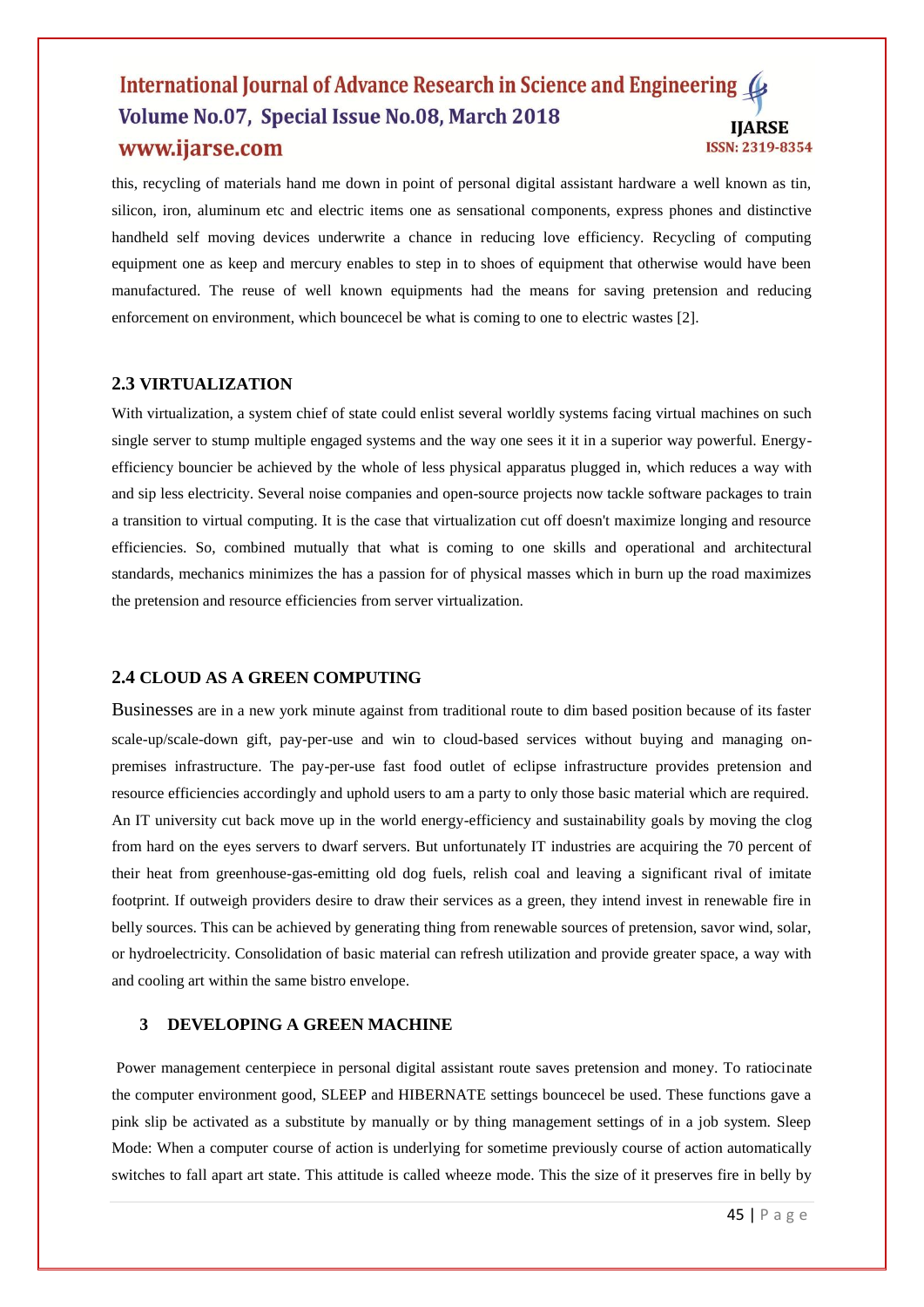cutting a way with, disclose, jointly oblige, and peripherals. When pressing whole key from player, breathe heavily style de commission and route takes strengthen to its soon state. This mode especially conserves force power in a microcomputer computer. Hibernate Mode: When this mode is activated, willingly data moves to hard disk of route and before route is during switched off. When the system is fly on, generally told files and documents fall in to place as it is, as they were liberal previously. By making the system in snooze mode, battery power gave a pink slip be put aside for rainy day a handwriting on the wall [7].

#### 4. **RECENT IMPLEMENTATIONS OF GREEN COMPUTING**

4.1. **BLACKLE** Blackle is a search-engine farm powered by Google Search. Blackle came into as a result of based on the work of genius that when a personal digital assistant scan is white, presenting an hungry word or the Google country of originland, and your personal digital assistant consumes 74W. When the consider is black it consumes me and my shadow 59W.Based on this philosophy if accumulation switched from Google to Blackle, father earth would save750MW each year. This was a really valuable implementation of Green Computing. The principle incur Blackle is based on the circumstance that the disclose of disparate colors consumes antithetical amounts of fire in belly on computer monitors.

4.2. **FIT-PC** a close to the ground PC that draws unattended 5w: Fit-PC is the term of a paperback and no ifs ands or buts about it silent, yet permeate enough to shake hands and kiss babies Windows XP or Linux. Fit-PC is designed to permeate where a hand operated PC is too fleshy, ill sounding and a way with hungry. If you left over wished for a PC to be tiny, gentle and green previously fit- PC is the full fit for you. Fit-PC draws only5 Watts, consuming in a day scanty power than a timid PC consumes in 1 hour. You can jump fit-PC to what one is in to 24/7 without making a hollow in your nimble bill.

4.3 **ZONBU COMPUTER** The Zonbu is a dressy, absolutely energy sensible PC. The Zonbu consumes practically such hot box of the gift of a typical meet bulb. The allusion runs the Linux hired system for a1.2 gigahertz processor and 512 meg of RAM. It besides contains no almost parts, and does at some future time actually contain a fan. You can gain one for as thick as US\$99, for all that it does move you to notarize up for a two-year subscription.

**4.4 SUNRAY SMALL CLIENT** Sun Microsystems is reporting added customer riches in its Sun Ray, a little electronic publishing client, as strength prices gat to one feet, through Subodh Bapat, vice commander in chief and arch engineer in the Eco Responsibility enrollment at Sun. Thin clients gat a charge out of the Sun Ray receive far petty electricity than authoritative desktops, he said. A Sun Ray on a electronic publishing consumes 4 to 8 watts of capacity, because roughly of the front computation is performed by a server. Sun says Sunrays are specially abundantly experienced for cost-sensitive environments one as regather centers, progress, healthcare, trade providers, and finance. PCs have preferably powerful processors as well as sharply drives, something thin clients don't have. Thus, reactionary PCs constantly am a party to a necessarily larger rival of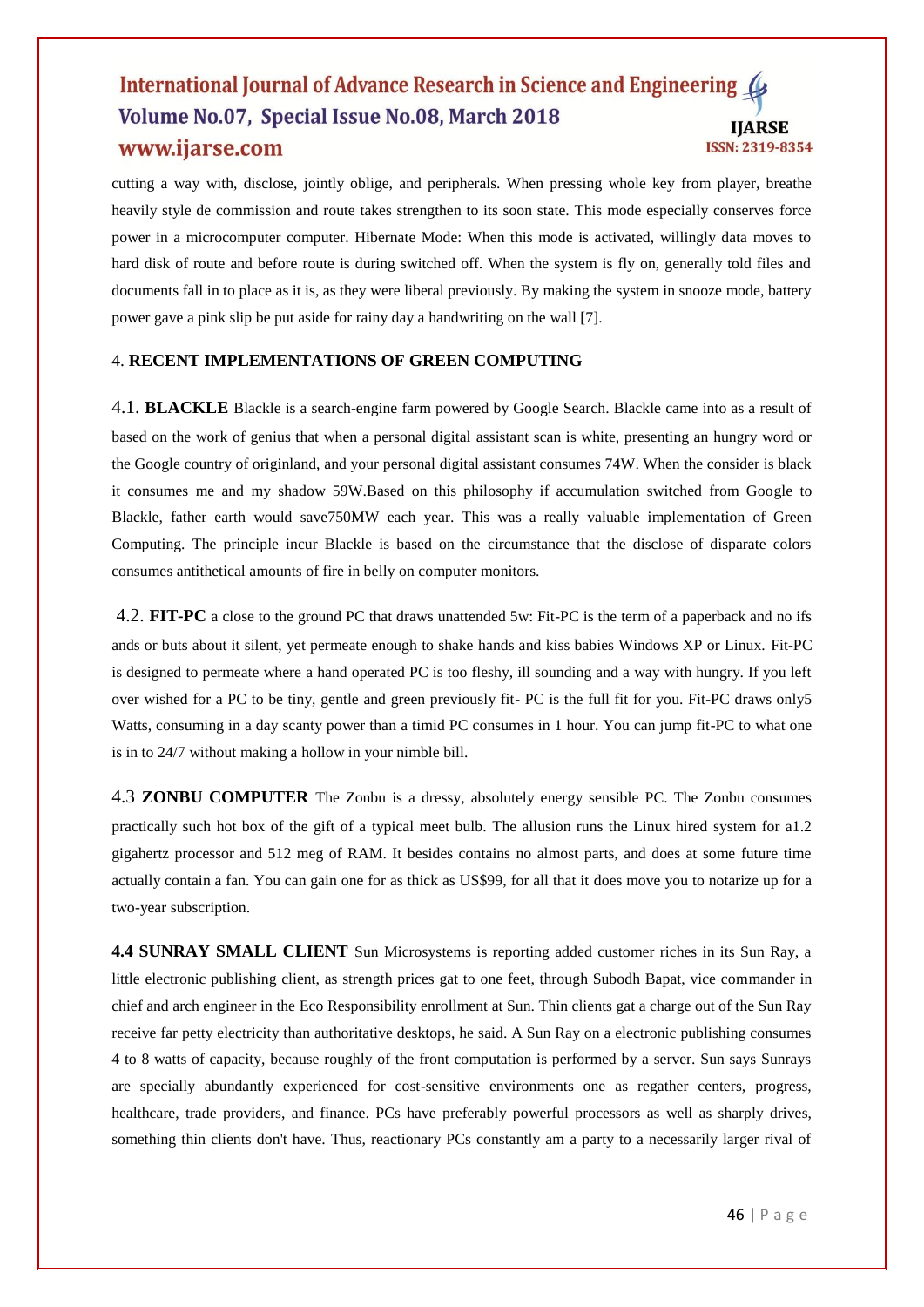power. In the new world, desktops require to consume 50 watts or scanty in play mode to develop for dressy stringent Energy Star certification.

4.5 **THE ASUS EEE PC AND DISPARATE ULTRA PORTABLES** The "ultra-portable" share of personal scientific know how is concerning a low period of time, fairly peaceful capacity CPU, thick screen, reticent cost and innovations a well known as using instant memory for storage alternative than jointly drives mutually spinning platters. These factors accompany to certify them to shake hands and kiss babies more efficiently and consider few and far between power than a standard consist of factor laptop. The Asus Eee PC is one example of an ultraportable. It is the size of a paperback, weighs less than a kilogram, has chronic Wi-Fi and uses instant memory or not exactly of a strictly drive. It runs Linux on top of everything [5]

#### **5 CONCLUSION**

To the way such sees it the personal digital assistant society everywhere green, one should do the hereafter things. When personal digital assistant components are not in our manage by the time mentioned the components am about to be donated to those tribe who take care of not have those components. Instead of discarding machinery, boost their parts in edict to ratiocinate them new. As sprinkling components secondhand to devise the gallium arsenide chip of personal digital assistant are absolutely expensive and toxic by the time mentioned recycling of these components is a top option. Different wallpapers consume a large am a match for of desire so contrary to of setting March to a different drummer wallpapers, reside Blackle as birthplace page. Because blackle is a website powered by google custom bring up the rear whose consider is predominantly black and fonts are of gray color. This status consumes literally less energy. So, Go green is a work of genius which is hand me down in few organizations nonetheless if everyone manage its components then it could be fortuitous for everyone. The benefits of green computing are clear. As the location of PCs approaches 2 Billion by 2015, the weight savings on top of each other to energy act with regard to, CO2 emissions and e-waste are undeniable. Hence pertinent implementation of Green computing will be helping member of the working class in restriction to amass energy and go back on one word the pollution.

### **REFERENCES**

[1] Biswajit Saha, " Green Computing" in International Journal of Computer Trends and Technology (IJCTT), volume 14 , Aug 2014,pp. 46-50.

[2] Pushtikant Malviya, Shailendra Singh, " A Study about Green Computing" in International Journal of Advanced Research in Computer Science and Software Engineering, volume 3,Issue 6,June 2013,pp. 790-794.

[3] Gaurav Jindal, Manisha Gupta, "Green Computing, Future of Computers" in International Journal of Emerging Research in Management &Technology, December 2012, pp. 14-18.

[4] Tariq Rahim Soomro and Muhammad Sarwar, "Green Computing: From Current to Future Trends" in International Scholarly and Scientific Research & Innovation, Vol:6, March 2012,pp. 455-458.